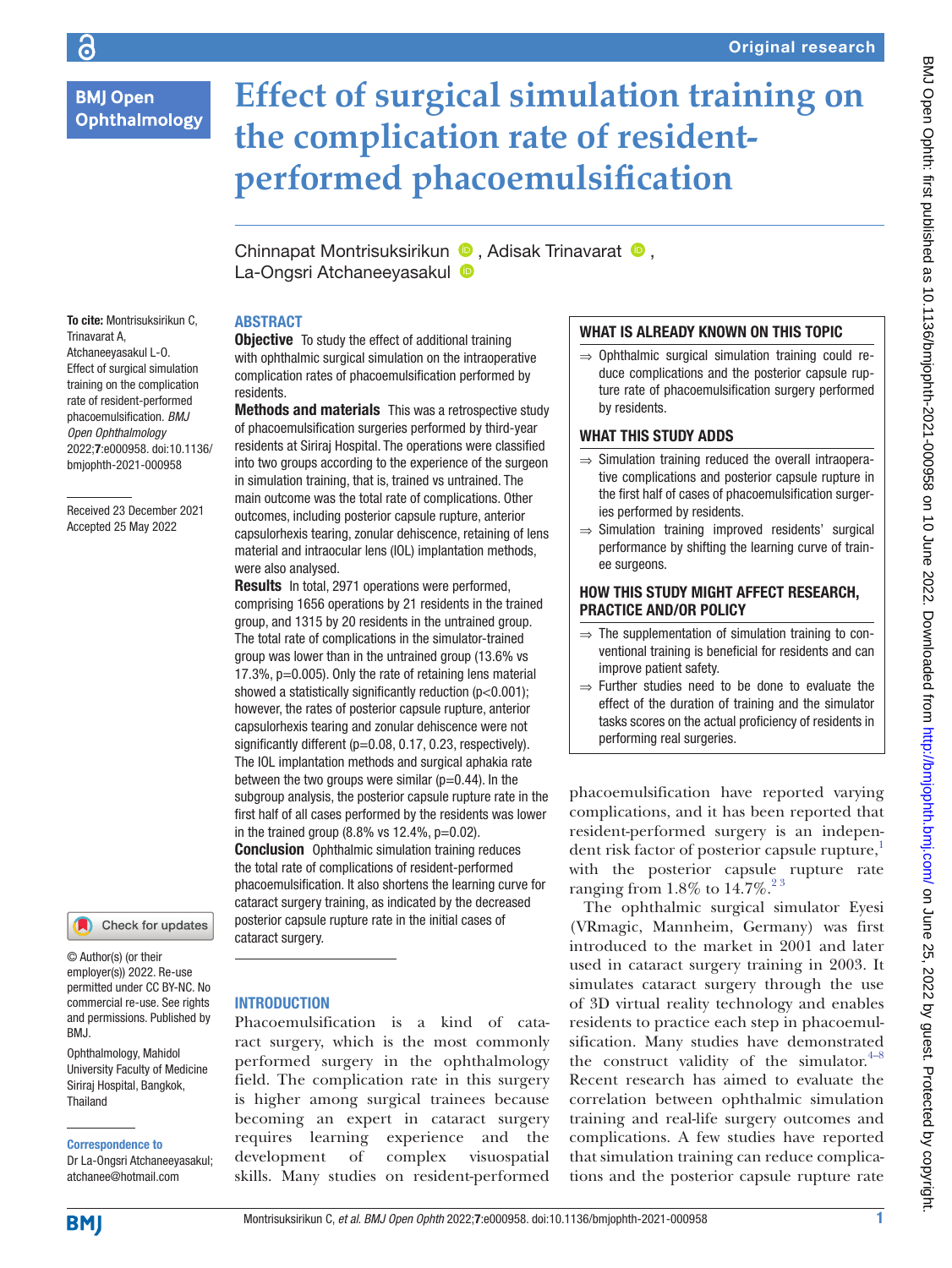of phacoemulsification surgery performed by trainee surgeons. $9-12$  In contrast, one study found that simulation training did not reduce the complication rate but did shorten the learning curve in real-life surgeries.<sup>[13](#page-6-3)</sup>

The aim of this study was to demonstrate the effect of surgical simulation training on the complication rate of phacoemulsification surgery performed by third-year residents.

#### METHODS AND MATERIALS

The electronic medical records of Siriraj Hospital were reviewed to identify all the patients who had underwent phacoemulsification by third-year residents from 2010 to 2017.

In the Siriraj Hospital residency programme, secondyear residents begin by performing extracapsular cataract extraction surgery and then take a phacoemulsification wet LAB instruction course using pig eyes in the middle of their second academic year. In their third year, the residents begin performing phacoemulsification cataract surgery. The ophthalmic surgical simulator was introduced to Siriraj Hospital in 2012 and has been used since as a supplement to traditional training. Initially, from 2012 to 2014, simulation training was not a formal requirement before real surgery. In 2015, the simulation training curriculum was developed and completion of the standard simulation training course, comprising three categories (categories A, B and C), became mandatory before residents are allowed to perform real surgeries. Details of the curriculum are shown in [figure](#page-1-0) 1.



<span id="page-1-0"></span>Figure 1 Surgical simulation training curriculum. The standard courseware consists of three categories. In each category, regardless of the time taken, the trainee is required to achieve the minimum score three consecutive times in each step before proceeding to the next task (minimum score of 50 for category A, 70 for category B and 85 for category C). After completion of all the tasks in each category, the learner must pass the examination before they are permitted to start training in the next category. The exam consists of multiple tasks that are randomly selected by the instructor and a time limitation is set. To pass the exam, the trainees are required to finish all the tasks in the time limit with a higher score than the minimum criteria. IOL, intraocular lens.

Because of the variation in the simulation training of residents in 2012–2014, we excluded all resident operations performed during this period. We separated the remaining cases into two groups. The first group was the trained group and included cases performed during the 2015–2016 academic year by 21 residents who had additional training with the simulator. The second group was the untrained group and included cases performed by 20 residents who had no experience with simulation training during the 2010–2011 academic year, that is, before the simulator was introduced to Siriraj Hospital.

Between 2010 and 2017, there were no major changes in the wet lab curriculum, surgical equipment and surgical technique. The wet lab course was instructed by the same instructor and followed the core curriculum. Surgeons in both groups performed the operation by creating a 3mm temporal limbal corneal incision. A peristaltic-pumpsystem phaco machine, 30° straight phaco tip and coaxial I/A tip were used in the surgeries.

The patients' demographics, including age, gender and systemic disease, were recorded. The LogMAR visual acuity, ocular comorbidity, cataract grading and ocular biometry measured by the IOLMaster instrument or ultrasonography were also collected. The operation information was retrospectively reviewed for the date of the operation, laterality of the eye, anaesthetic method, phaco time and intraoperative complications.

The main outcome sought was the total rate of complications. Other outcomes, including the posterior capsule rupture rate, anterior capsulorhexis tearing, zonular dehiscence, retaining of lens material and intraocular lens (IOL) implantation methods, were also studied.

Statistical analysis was performed using SPSS statistics software. The total rate of complications and specific complications in each group were compared using  $\chi^2$ test. ORs were reported as OR (95% CI). Statistical significance was defined as p<0.05. The nominal data were also compared by  $\chi^2$  test and the mean interval scale data were compared using independent t-test. Logistic regression analysis was performed and multivariable regression analysis was done using the forward stepwise method.

### RESULTS

In this study, 41 residents performed 2971 operations at Siriraj Hospital, Mahidol University. Of these, 21 residents in the trained group performed 1656 phacoemulsification surgeries and 20 residents in the untrained group performed 1315 operations. The number of surgical cases per resident was higher in the former group. The laterality was similar in both groups but the anaesthetic method was different. The number of subconjunctival and topical anaesthesia cases were higher in the trained group, while the number of retrobulbar anaesthesia cases was lower. There were no differences in terms of age, gender, preoperative best-corrected visual acuity (BCVA), ocular pathology, axial length and anterior chamber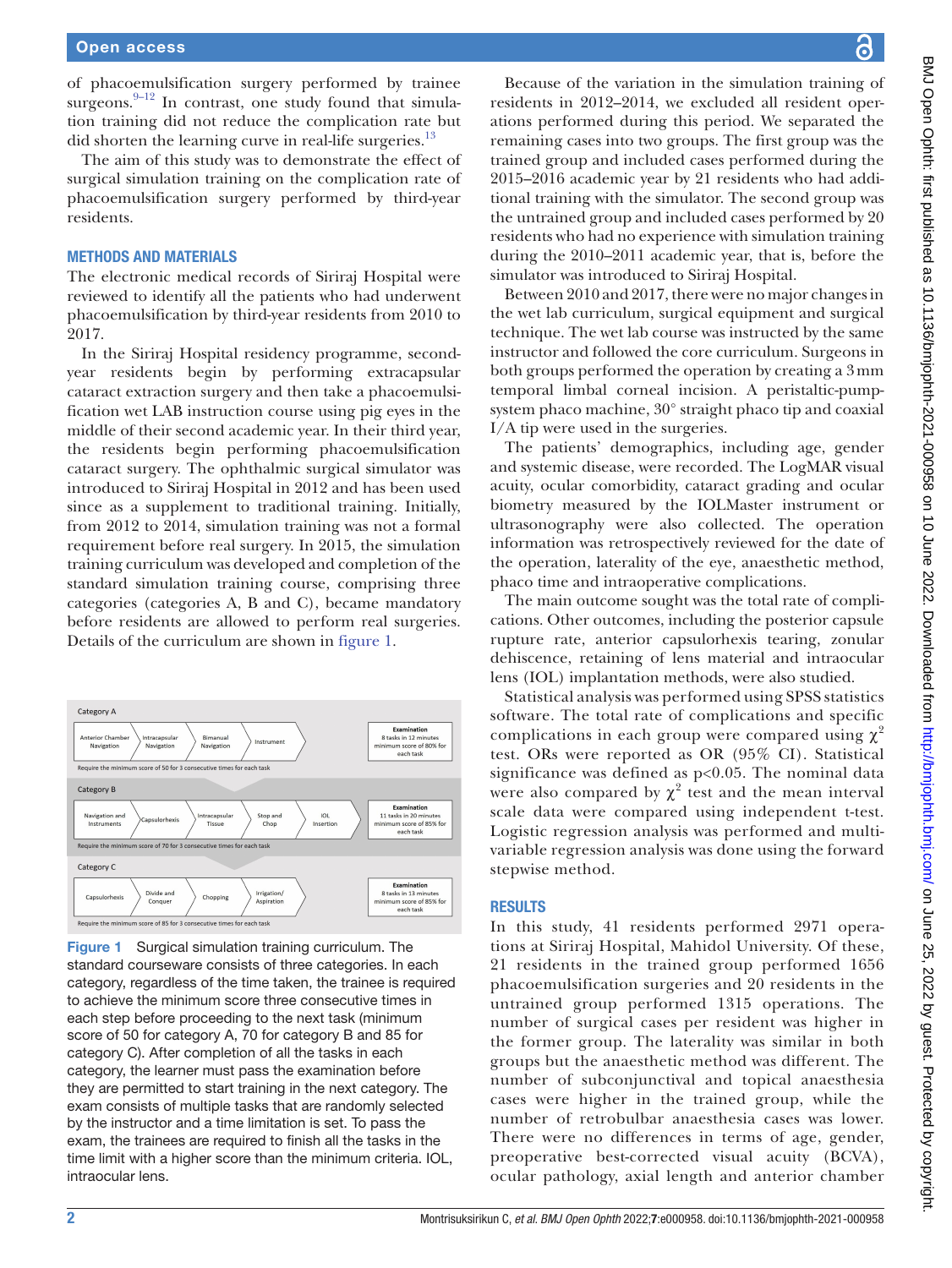depth between the groups of patients. The number of patients with diabetes in the trained group was greater, but the number of patients with hypertension and heart disease in the trained group were lower than in the untrained group. The degree of nuclear cataract grading was also different; whereby the number of patients with nuclear sclerosis grade 1 in the trained group was greater, while nuclear sclerosis grade 3 was lower in the trained group than in the untrained group ([table](#page-3-0) 1).

In the total 2971 cataract surgeries included in this study, there were 453 cases of complications: 225 in the trained group and 228 in the untrained group. The total rate of complications in the trained group was lower compared with in the untrained group (13.6% vs 17.3% OR=0.75; 95%CI 0.61 to 0.92, p=0.005) ([table](#page-4-0) 2). Although the number and rate of posterior capsule rupture, anterior capsule tear, zonular dialysis, retaining of lens material and other complications seemed to be lower in the trained group, only the rate of retaining lens material was statistically significantly reduced (p<0.001). Most cases achieved IOL implantation in the bag. The IOL implantation methods were not different (p=0.44) and the rate of surgical aphakia was similar (0.4% vs 0.8%) [\(table](#page-4-0) 2).

The operations were split for each resident into two proportions: the first half of cases performed by the residents and then the second half. Subgroup analysis of the first and second halves of the total operations was then performed. Among the first halves of the operations, the posterior capsule rupture rate in the trained group was significantly lower than in the untrained group (8.8% vs 12.4%, p=0.02). In contrast, the posterior capsule rupture rate in the latter halves of the total cases was not significantly different (8.1% vs 8.2%, p=0.93) ([table](#page-4-1) 3).

Logistic regression analysis was conducted to determine how several factors affected the total rate of complications of the resident-performed phacoemulsification. Preoperative BCVA, anaesthetic methods, and simulation training were factors that affected the complication rate in the univariable analysis. However, only preoperative BCVA and simulation training were significantly correlated with the complication rate in the multivariable analysis. Patients with a poorer preoperative BCVA had higher odds of developing complications (OR=1.32; 95%CI 1.10 to 1.59, p=0.003), while simulation training was associated with lower odds of complications (OR=0.75; 95%CI 0.61 to 0.92, p=0.005) [\(table](#page-5-0) 4).

## **DISCUSSION**

The main goal of this research was to demonstrate the effectiveness of ophthalmic surgical simulation training in resident-performed cataract surgery. The results supported the belief that simulation training is related to a lower total rate of complications. Although the rate of posterior capsule ruptures was not significantly different, it was lower in the first half of the surgeries performed. To the best of our knowledge, there are five studies that have

compared the effect of simulation training on the rate of complications of resident-performed cataract surgery.<sup>9-13</sup>

Lucas *et al* found that simulation training significantly reduced the total complications and posterior capsule ruptures in the first 10 cataract surgeries performed by residents[.11](#page-6-4) In a larger sample size study, Staropoli *et al* showed a significant reduction in total complications and posterior capsule ruptures after simulator training had been added as a supplement to traditional cataract surgery training[.10](#page-6-5) Ferris *et al* also found that the posterior capsule rupture rate was reduced by 38% following the implementation of a simulator.[12](#page-6-6) In contrast, Pokroy *et al* did not demonstrate a difference in the total complication and posterior capsule rupture rates after simulation training. $\frac{1}{2}$ 

Simulation training allows residents to gain hands-on and situational experience. Pokroy *et al* found that it could shorten the learning curve of residents for performing phacoemulsification.<sup>13</sup> This supports the reason why simulation training reduced the total complications in our study. Although our study did not demonstrate a difference in the overall posterior capsule rupture rate, it was found to be significantly lower in the trained group for the first half of the residents' total cases but was not different in the latter half of the cases according to the subgroup analysis ([table](#page-5-0) 4). This may be explained by the learning curve effect. Residents with experience of simulation training will have built up some skills and experience before performing real surgery, which shifted the learning curve in the first half of cases. In later operations, both groups of residents had now gained more experience and become more proficient in surgery and thus their proficiency reached a plateau. Moreover, this study involved a greater number of surgical cases than other single-centre studies and included all phacoemulsification surgeries performed by third-year residents in both a trained and untrained group. Therefore, the untrained residents could gain more experience by performing real surgery and they could catch up with simulation-trained residents in the later performed surgeries. This relationship between increasing surgical experience and lower complications in later cataract surgery performed by residents was also demonstrated in previous studies.<sup>314</sup>

We reviewed the baseline clinical characteristic data [\(table](#page-3-0) 1) that could confound the total rate of complications. We also performed multivariable analysis in order to minimise the limitations of this retrospective study. Most the characteristics of the cases in the trained and untrained group were similar except for the anaesthetic method, and incidence of diabetes mellitus, hypertension, coronary artery disease, and degree of nuclear sclerosis. The higher number of subconjunctival and topical anaesthesia cases in the trained group may imply that simulation training could increase confidence and surgical skills. However, in previous studies, the anaesthetic factor was not reported to be associated with the complication and posterior capsule rupture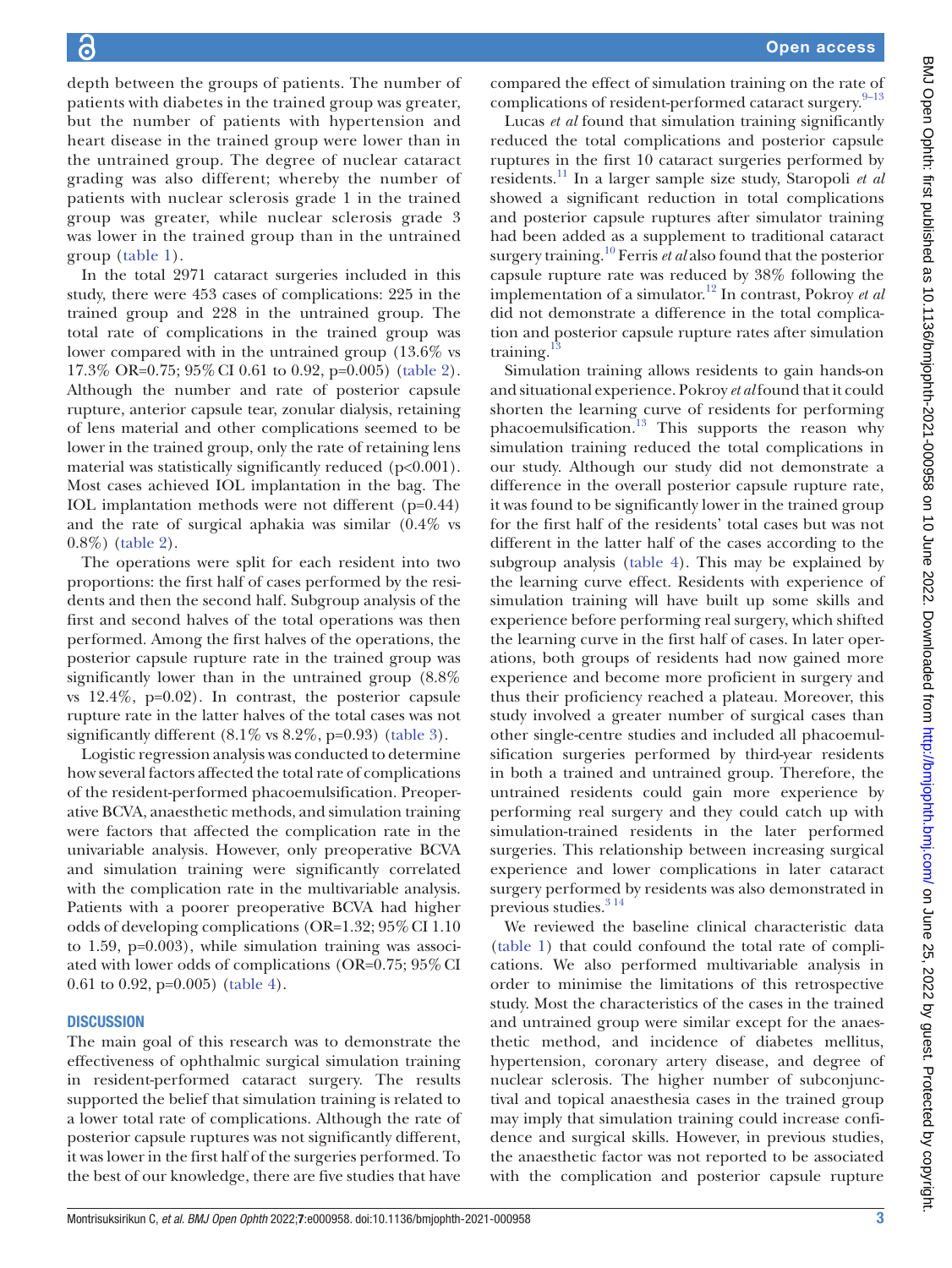ψ

<span id="page-3-0"></span>

| <b>Clinical characteristic</b>                                                                                                                                                                                                          | <b>Trained group</b> | <b>Untrained group</b> | P value |
|-----------------------------------------------------------------------------------------------------------------------------------------------------------------------------------------------------------------------------------------|----------------------|------------------------|---------|
| Operation data                                                                                                                                                                                                                          |                      |                        |         |
| No of operations                                                                                                                                                                                                                        | 1656                 | 1315                   |         |
| No of surgeons                                                                                                                                                                                                                          | 21                   | 20                     |         |
| No of cases per surgeon, mean (SD)                                                                                                                                                                                                      | 78.9 (15.3)          | 65.8 (16.2)            | 0.01    |
| Laterality (%)                                                                                                                                                                                                                          |                      |                        |         |
| Right                                                                                                                                                                                                                                   | 838 (50.6)           | 685 (52.1)             | 0.41    |
| Left                                                                                                                                                                                                                                    | 818 (49.4)           | 630 (47.9)             |         |
| Anaesthetic method* (%)                                                                                                                                                                                                                 | 1557                 | 1110                   |         |
| Topical                                                                                                                                                                                                                                 | 133(8.5)             | 29(2.6)                | < 0.001 |
| Subconjunctival                                                                                                                                                                                                                         | 273 (17.5)           | 37(3.3)                |         |
| Retrobulbar/peribulbar                                                                                                                                                                                                                  | 1116(71.7)           | 1033 (93.1)            |         |
| General anaesthesia                                                                                                                                                                                                                     | 35(2.2)              | 11(1)                  |         |
| Patient demographics                                                                                                                                                                                                                    |                      |                        |         |
| Age, mean (SD)                                                                                                                                                                                                                          | 69.44 (8.75)         | 68.9 (8.9)             | 0.10    |
| Gender (%)                                                                                                                                                                                                                              |                      |                        |         |
| Male                                                                                                                                                                                                                                    | 633 (38.2)           | 477 (36.3)             | 0.28    |
| Female                                                                                                                                                                                                                                  | 1023 (61.8)          | 838 (63.7)             |         |
| Systemic comorbidities (%)                                                                                                                                                                                                              |                      |                        |         |
| <b>Diabetes</b>                                                                                                                                                                                                                         | 632 (38.2)           | 448 (34.1)             | 0.02    |
| Hypertension                                                                                                                                                                                                                            | 825 (49.8)           | 788 (59.9)             | < 0.001 |
| Heart disease                                                                                                                                                                                                                           | 74 (4.6)             | 82 (6.2)               | 0.047   |
| Chronic kidney disease                                                                                                                                                                                                                  | 108(6.5)             | 69 (5.2)               | 0.15    |
| Ocular status                                                                                                                                                                                                                           |                      |                        |         |
| Preoperative BCVA, LogMAR (SD)                                                                                                                                                                                                          | 0.56(0.34)           | 0.58(0.39)             | 0.13    |
| Ocular comorbidities (%)                                                                                                                                                                                                                |                      |                        |         |
| Diabetic retinopathy                                                                                                                                                                                                                    | 177 (10.7)           | 129(9.8)               | 0.43    |
| Glaucoma                                                                                                                                                                                                                                | 157 (9.5)            | 139 (10.6)             | 0.33    |
| <b>Uveitis</b>                                                                                                                                                                                                                          | 4(0.2)               | 5(0.4)                 | 0.49    |
| Pupil <6mm                                                                                                                                                                                                                              | 4(0.2)               | 3(0.2)                 | 0.94    |
| Lens subluxation                                                                                                                                                                                                                        | 0(0)                 | 1(0.1)                 | 0.26    |
| Pseudoexfoliation                                                                                                                                                                                                                       | 8(0.5)               | 3(0.2)                 | 0.26    |
| Prior vitrectomy                                                                                                                                                                                                                        | 1(0.1)               | 4(0.3)                 | 0.11    |
| Ocular biometry (mm)                                                                                                                                                                                                                    |                      |                        |         |
| Axial length, mean (SD)                                                                                                                                                                                                                 | 23.29 (1.15)         | 23.36 (1.01)           | 0.46    |
| Anterior chamber depth, mean (SD)                                                                                                                                                                                                       | 3.02(0.41)           | 3.02(0.4)              | 0.60    |
| Nuclear cataract grading† (%)                                                                                                                                                                                                           |                      |                        |         |
| Grade 1                                                                                                                                                                                                                                 | 209 (12.9)           | 127 (9.9)              | 0.01    |
| Grade 2                                                                                                                                                                                                                                 | 988 (61.2)           | 789 (61.4)             |         |
| Grade 3                                                                                                                                                                                                                                 | 387 (24)             | 347 (27)               |         |
| Grade 4                                                                                                                                                                                                                                 | 30(1.9)              | 23(1.8)                |         |
| *Data were unavailable in some cases due to incomplete medical records.<br>†Data were unavailable in some cases due to incomplete medical records and some patients had other types of cataract.<br>BCVA, best-corrected visual acuity. |                      |                        |         |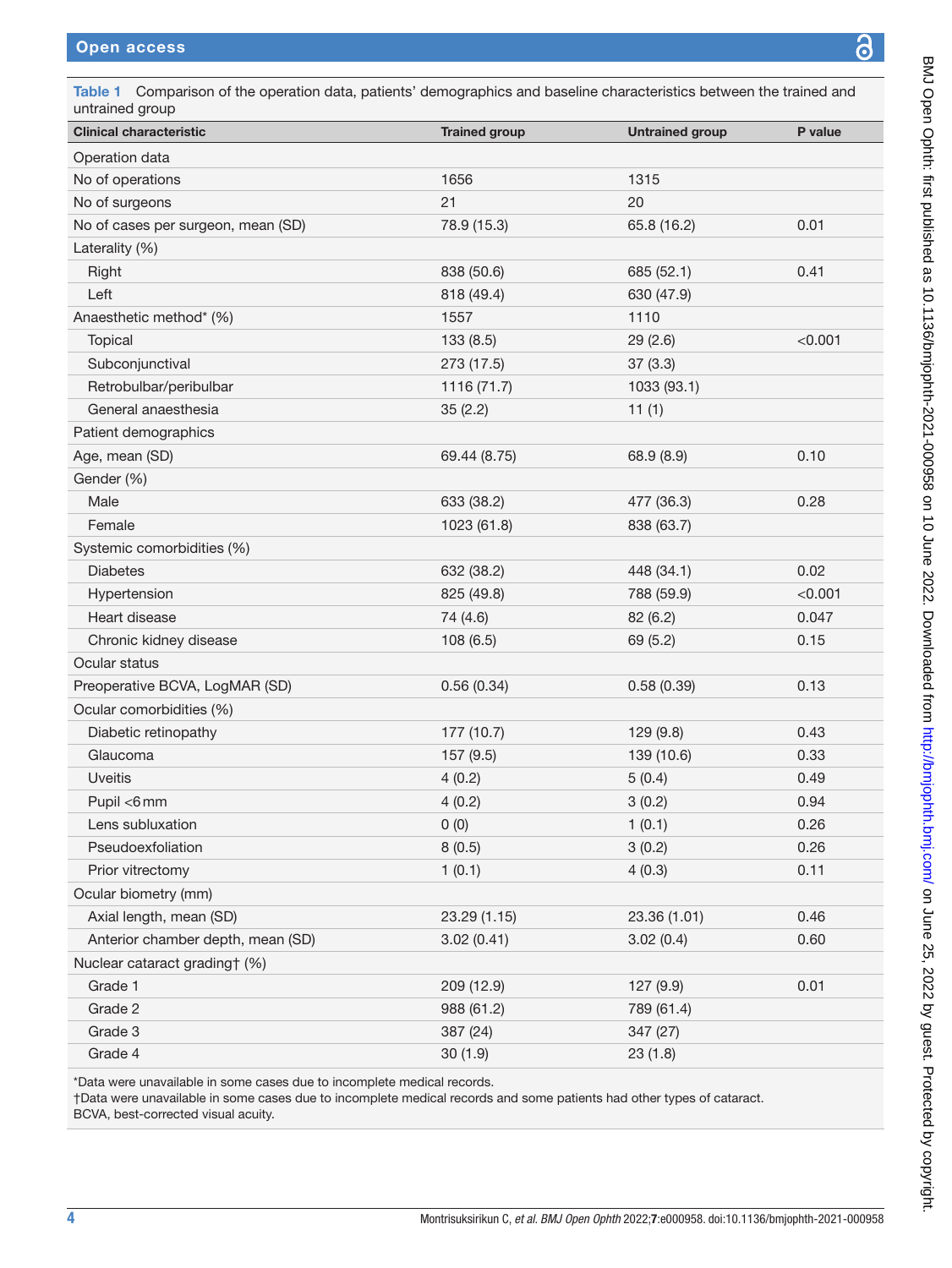<span id="page-4-0"></span>

| <b>Table 2</b> Comparison of the complications and IOL implantation method |                      |                        |                        |         |
|----------------------------------------------------------------------------|----------------------|------------------------|------------------------|---------|
|                                                                            | <b>Trained group</b> | <b>Untrained group</b> | OR (95% CI)            | P value |
| No of operations                                                           | 1656                 | 1315                   |                        |         |
| No of cases with the complication* (%)                                     | 225 (13.6)           | 228 (17.3)             | 0.75 (0.61 to 0.92)    | 0.005   |
| Posterior capsule rupture                                                  | 140(8.5)             | 136 (10.3)             | $0.80$ (0.62 to 1.02)  | 0.08    |
| Tearing anterior capsulorrhexis                                            | 83 (5.0)             | 81(6.2)                | $0.80$ (0.59 to 1.10)  | 0.17    |
| Zonule dialysis                                                            | 11(0.7)              | 14(1.1)                | 0.62 (0.28 to 1.37)    | 0.23    |
| Retained lens material                                                     | 0(0)                 | 15(1.1)                | 0.027 (0.002 to 0.455) | < 0.001 |
| Other complications                                                        | 35(2.1)              | 37(2.8)                | 0.95 (0.59 to 1.51)    | 0.21    |
| IOL implantation † (%)                                                     |                      |                        |                        |         |
| In the bag                                                                 | 1512 (91.8)          | 1197 (91.1)            |                        | 0.44    |
| In sulcus                                                                  | 127(7.7)             | 104(7.9)               |                        |         |
| Scleral fixation                                                           | 1(0.1)               | 2(0.2)                 |                        |         |
| Surgical aphakia                                                           | 7(0.4)               | 11(0.8)                |                        |         |
|                                                                            |                      |                        |                        |         |

\*Single or multiple complications may occur in each surgery.

†Data were unavailable in some cases due to incomplete medical records.

IOL, intraocular lens.

rates in resident-performed phacoemulsification.<sup>15-18</sup> Despite diabetes being related with a higher incidence of complications in a previous study, the patients in the trained group who had a higher incidence of diabetes had lower complications.<sup>19</sup> White mature and dense nuclear cataracts were risk factors of posterior capsule rupture, there was no difference between the trained and untrained groups for these types of cataract. $20 \text{ In}$ the multivariable regression analysis, only the simulation training and preoperative BCVA were found to be related to the total rate of complications in resident-performed phacoemulsification. Blomquist *et al* also found that a worse preoperative BCVA was correlated with intraoperative vitreous complications in resident-performed phacoemulsification[.21](#page-6-11) In contrast, Rutar *et al* did not demonstrate any correlation between preoperative BCVA and total complications.<sup>[15](#page-6-8)</sup>

There were some limitations of this study to note related to it being conducted as a retrospective cohort. We compared different groups of residents from different times, which may have caused a

confounding effect and some bias. However, there were no major changes in the surgical equipment and techniques used between the two groups. We reviewed the literature on the risk factors of complications in resident-performed phacoemulsification to identify the known risk factors. In our study, we collected data on the previously known risk factors and conducted multivariable analysis to mitigate the limitation. We considered a prospective study design but decided this may not be suitable for this study because some previous studies have demonstrated the construct validities and benefits of the simulation training. Research on the curriculum design, assessment of training and relationship between performance in simulation and real-life surgery should be further conducted.

In our hospital context, the availability of a simulation training curriculum supplemental to conventional training is highly valuable for residents. The benefits include shortening the learning curve of the residents, allowing the residents to practice their surgical skills in a safe setting, and helping them build their confidence for

<span id="page-4-1"></span>Table 3 Subgroup analysis of the posterior capsule rupture rate when separating the two halves of the total cases of the residents

|                            | Posterior capsule rupture | Without posterior capsule<br>rupture | OR (95% CI)           | P value |
|----------------------------|---------------------------|--------------------------------------|-----------------------|---------|
| First half of total cases  |                           |                                      |                       |         |
| Trained group (%)          | 73 (8.8)                  | 755 (91.2)                           | $0.68$ (0.49 to 0.95) | 0.02    |
| Untrained group (%)        | 82 (12.4)                 | 576 (87.6)                           |                       |         |
| Second half of total cases |                           |                                      |                       |         |
| Trained group (%)          | 67(8.1)                   | 761 (91.9)                           | $0.98$ (0.68 to 1.43) | 0.93    |
| Untrained group (%)        | 54(8.2)                   | 603 (91.8)                           |                       |         |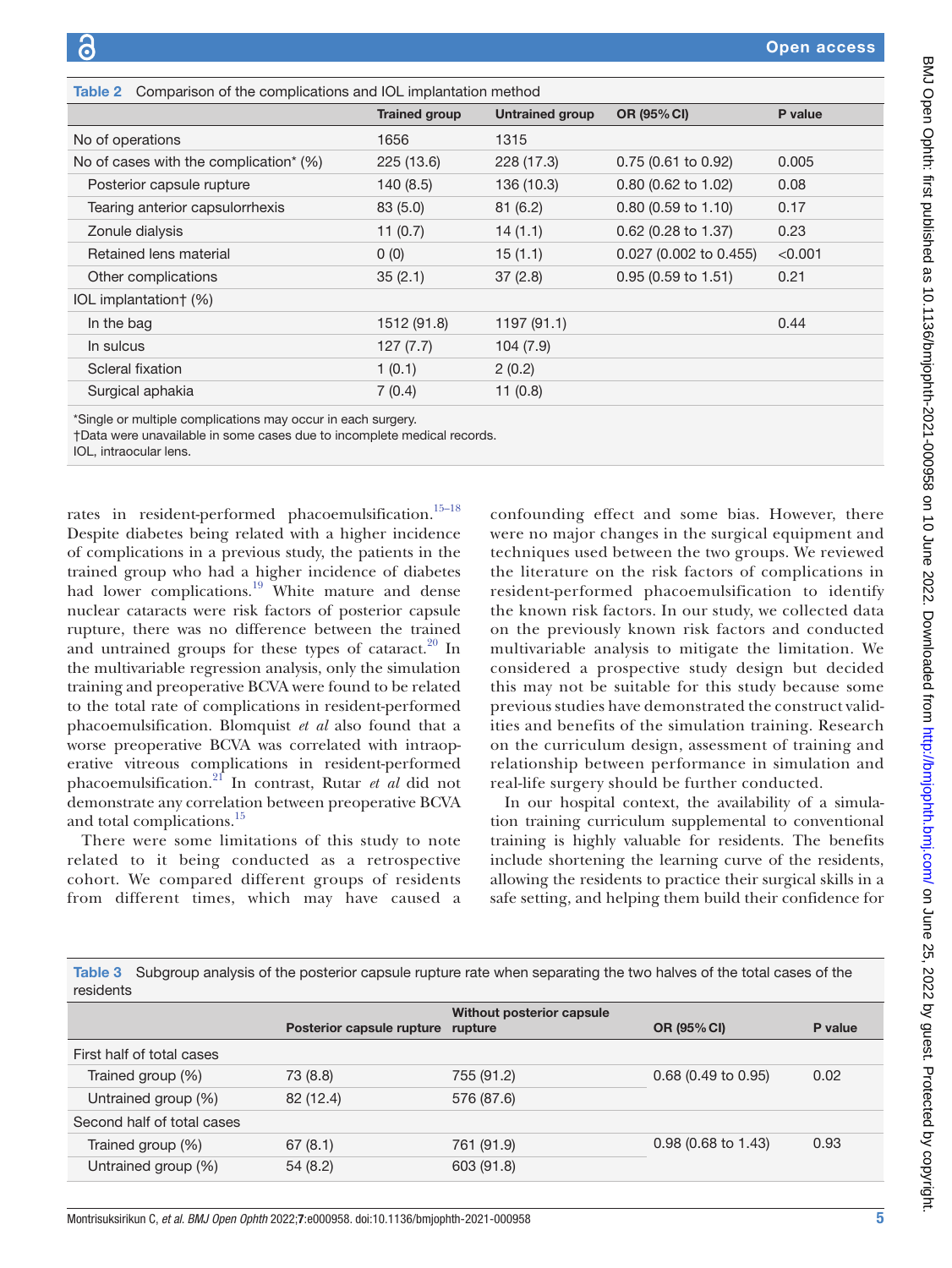## Table 4 Logistic

| P.<br>Ľ, |
|----------|
|          |
|          |

<span id="page-5-0"></span>

|                              | <b>Univariable</b> |               |              | <b>Multivariable</b> |              |         |
|------------------------------|--------------------|---------------|--------------|----------------------|--------------|---------|
| <b>Variables</b>             | <b>OR</b>          | 95% CI        | P value      | <b>OR</b>            | 95% CI       | P value |
| Age                          | 1.003              | 0.99 to 1.01  | 0.64         |                      |              |         |
| Gender (female)              | 1.11               | 0.90 to 1.37  | 0.33         |                      |              |         |
| <b>Diabetes</b>              | 1.16               | 0.94 to 1.42  | 0.16         |                      |              |         |
| Hypertension                 | 1.04               | 0.85 to 1.27  | 0.69         |                      |              |         |
| Heart disease                | 0.75               | 0.46 to 1.22  | 0.25         |                      |              |         |
| Chronic kidney disease       | 0.91               | 0.59 to 1.40  | 0.67         |                      |              |         |
| Preoperative BCVA            | 1.32               | 1.09 to 1.59  | 0.006        | 1.32                 | 1.10 to 1.59 | 0.003   |
| Diabetic retinopathy         | 1.01               | 0.72 to 1.40  | 0.96         |                      |              |         |
| Glaucoma                     | 0.91               | 0.65 to 1.28  | 0.59         |                      |              |         |
| Uveitis                      | 2.79               | 0.70 to 11.20 | 0.15         |                      |              |         |
| Small pupil (<6mm)           | 0.93               | 0.11 to 7.71  | 1            |                      |              |         |
| Lens subluxation*            | N/A                | N/A           | $\mathbf{1}$ |                      |              |         |
| Pseudoexfoliation syndrome*  | N/A                | N/A           | 0.39         |                      |              |         |
| Prior vitrectomy             | 1.39               | 0.16 to 12.46 | 0.56         |                      |              |         |
| Cataract grading             |                    |               | 0.16         |                      |              |         |
| Grade1                       | 1.39               | 1.03 to 1.89  |              |                      |              |         |
| Grade 2                      | $\mathbf{1}$       |               |              |                      |              |         |
| Grade 3                      | 1.11               | 0.87 to 1.41  |              |                      |              |         |
| Grade 4                      | 1.39               | 0.69 to 2.82  |              |                      |              |         |
| Axial length                 | 1.01               | 0.93 to 1.11  | 0.78         |                      |              |         |
| <b>ACD</b>                   | 1.22               | 0.94 to 1.59  | 0.13         |                      |              |         |
| Side of operation (left eye) | 1.09               | 0.90 to 1.34  | 0.38         |                      |              |         |
| Anaesthetic method           |                    |               | 0.045        |                      |              | 0.25    |
| Topical                      | 0.97               | 0.62 to 1.51  |              |                      |              |         |
| Subconjunctival              | 0.59               | 0.39 to 0.87  |              |                      |              |         |
| Retrobubar or Peribulbar     | 1                  |               |              |                      |              |         |
| General anaesthesia          | 0.64               | 0.25 to 1.64  |              |                      |              |         |
| Simulation training          | 0.75               | 0.61 to 0.92  | 0.005        | 0.75                 | 0.61 to 0.92 | 0.005   |

Bold values indicat

\*OR and 95%CI could not be calculated due to the insufficient number of cases.

BCVA, best-corrected visual acuity.

real-life surgery. The patients also benefit from a reduction in the complication rate when undergoing cataract surgery performed by a simulation-trained resident. In spite of the advantages, the high cost of setting up the equipment and course can be a significant obstacle to the adoption of simulation training. The initial cost of the machine was £130000 in 2012 and the maintenance with insurance cost is about £30000 per year. Sharing the simulator and its cost with other teaching centres could be an option to maximise resource utilisation. This idea would allow several residents to access the simulation training and would add benefits to the conventional training. On the other hand, the effects of such training in shortening the residents' learning curve, lowering the complication rate, and improving safety are invaluable.

They should be weighed with the cost in implementation of such simulation training.

## **CONCLUSION**

This study demonstrates that ophthalmic surgical simulation training significantly reduced overall intraoperative complications and posterior capsule rupture in the first half of cases of resident-performed phacoemulsification surgeries. The training improved residents' surgical performance by shifting the learning curve of trainee surgeons.

Acknowledgements The authors would like to thank Suthipol Udompunthurak for advising on appropriate data collection and on the statistical analysis.